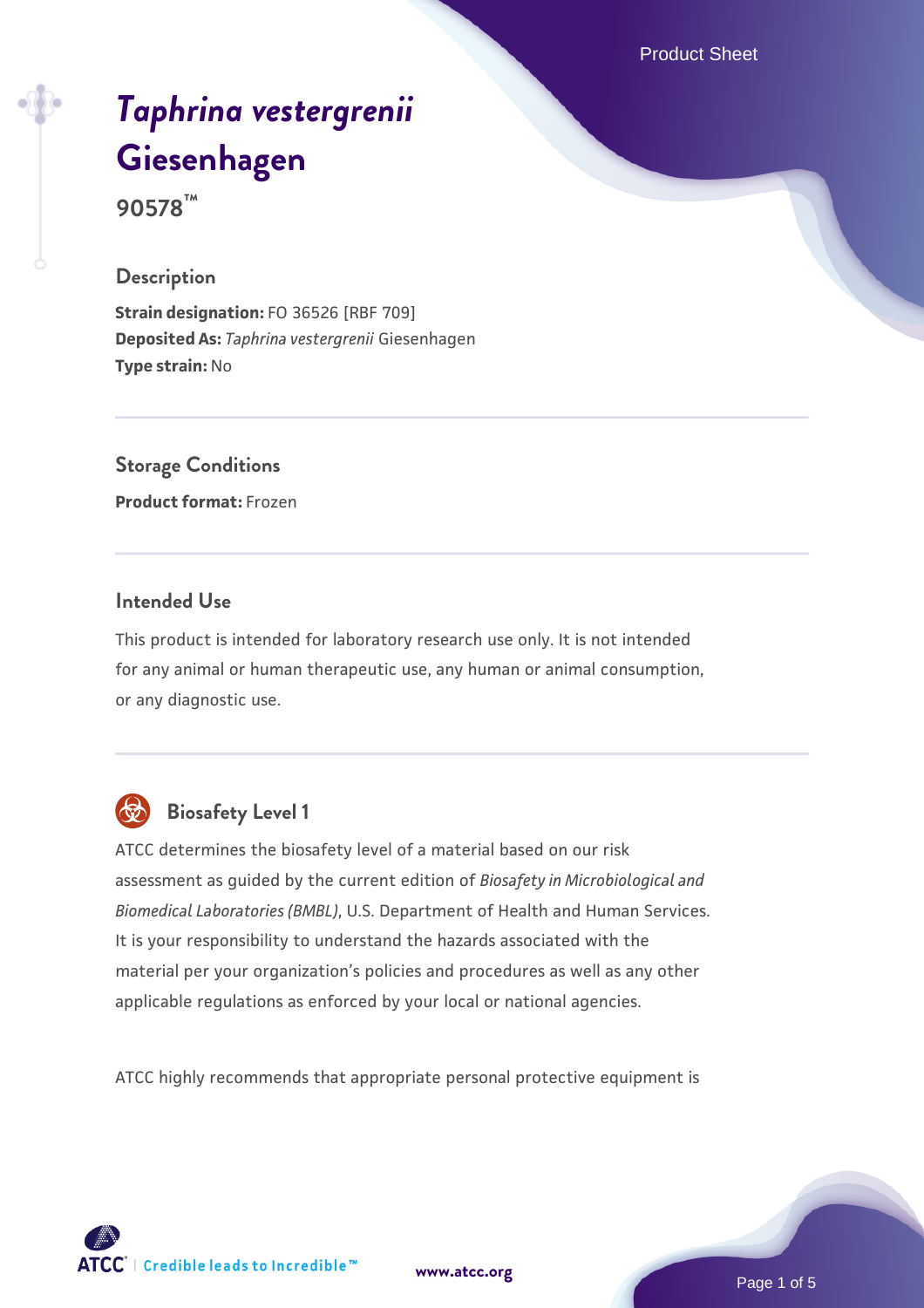#### **[Taphrina vestergrenii](https://www.atcc.org/products/90578) [Giesenhagen](https://www.atcc.org/products/90578)** Product Sheet **90578**

always used when handling vials. For cultures that require storage in liquid nitrogen, it is important to note that some vials may leak when submersed in liquid nitrogen and will slowly fill with liquid nitrogen. Upon thawing, the conversion of the liquid nitrogen back to its gas phase may result in the vial exploding or blowing off its cap with dangerous force creating flying debris. Unless necessary, ATCC recommends that these cultures be stored in the vapor phase of liquid nitrogen rather than submersed in liquid nitrogen.

### **Certificate of Analysis**

For batch-specific test results, refer to the applicable certificate of analysis that can be found at www.atcc.org.

## **Growth Conditions**

**Medium:**  [ATCC Medium 200: YM agar or YM broth](https://www.atcc.org/-/media/product-assets/documents/microbial-media-formulations/2/0/0/atcc-medium-200.pdf?rev=ac40fd74dc13433a809367b0b9da30fc) **Temperature:** 24°C

#### **Material Citation**

If use of this material results in a scientific publication, please cite the material in the following manner: *Taphrina vestergrenii* Giesenhagen (ATCC 90578)

#### **References**

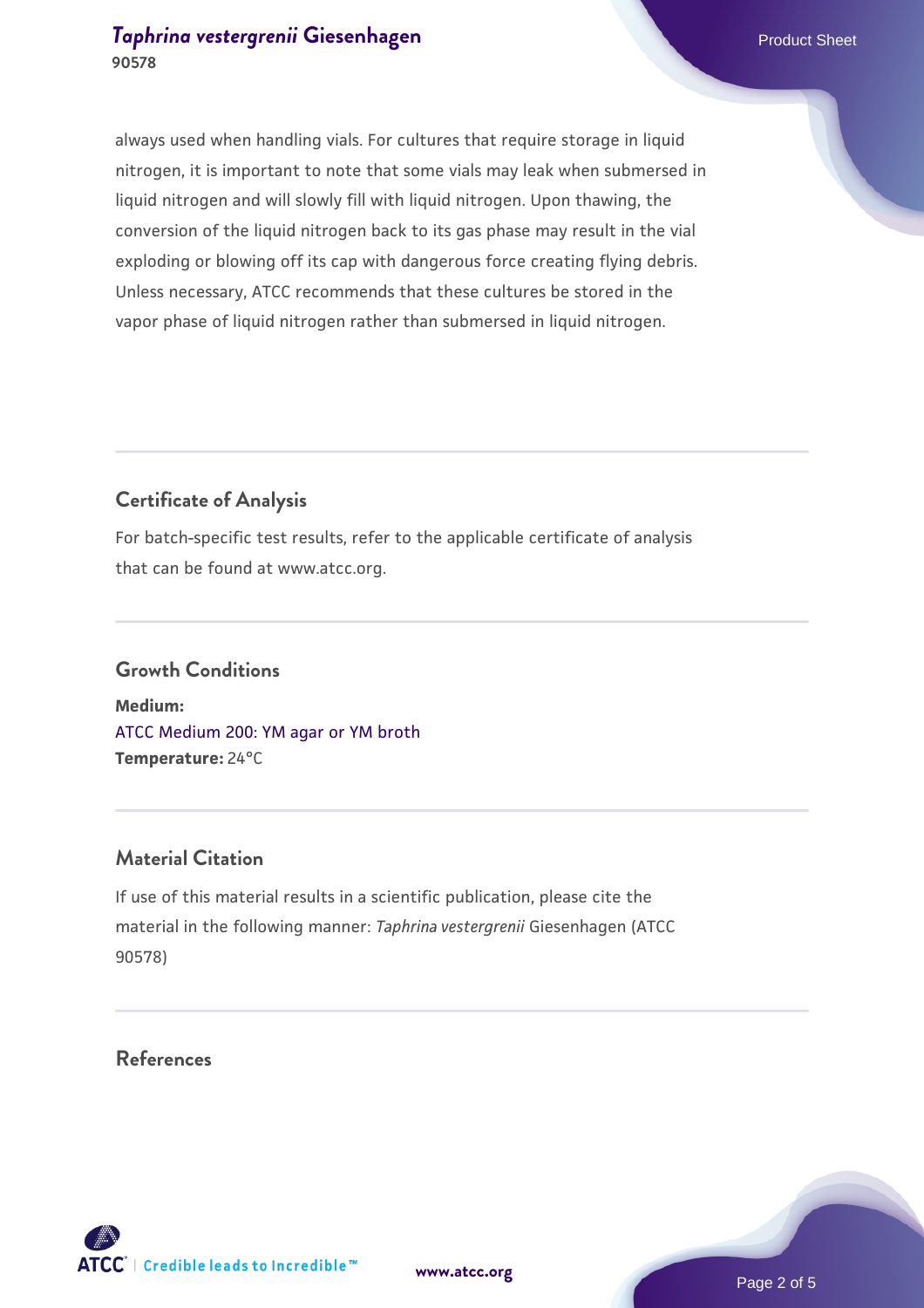#### **[Taphrina vestergrenii](https://www.atcc.org/products/90578) [Giesenhagen](https://www.atcc.org/products/90578)** Product Sheet **90578**

References and other information relating to this material are available at www.atcc.org.

#### **Warranty**

The product is provided 'AS IS' and the viability of ATCC® products is warranted for 30 days from the date of shipment, provided that the customer has stored and handled the product according to the information included on the product information sheet, website, and Certificate of Analysis. For living cultures, ATCC lists the media formulation and reagents that have been found to be effective for the product. While other unspecified media and reagents may also produce satisfactory results, a change in the ATCC and/or depositor-recommended protocols may affect the recovery, growth, and/or function of the product. If an alternative medium formulation or reagent is used, the ATCC warranty for viability is no longer valid. Except as expressly set forth herein, no other warranties of any kind are provided, express or implied, including, but not limited to, any implied warranties of merchantability, fitness for a particular purpose, manufacture according to cGMP standards, typicality, safety, accuracy, and/or noninfringement.

#### **Disclaimers**

This product is intended for laboratory research use only. It is not intended for any animal or human therapeutic use, any human or animal consumption, or any diagnostic use. Any proposed commercial use is prohibited without a license from ATCC.

While ATCC uses reasonable efforts to include accurate and up-to-date information on this product sheet, ATCC makes no warranties or representations as to its accuracy. Citations from scientific literature and patents are provided for informational purposes only. ATCC does not warrant

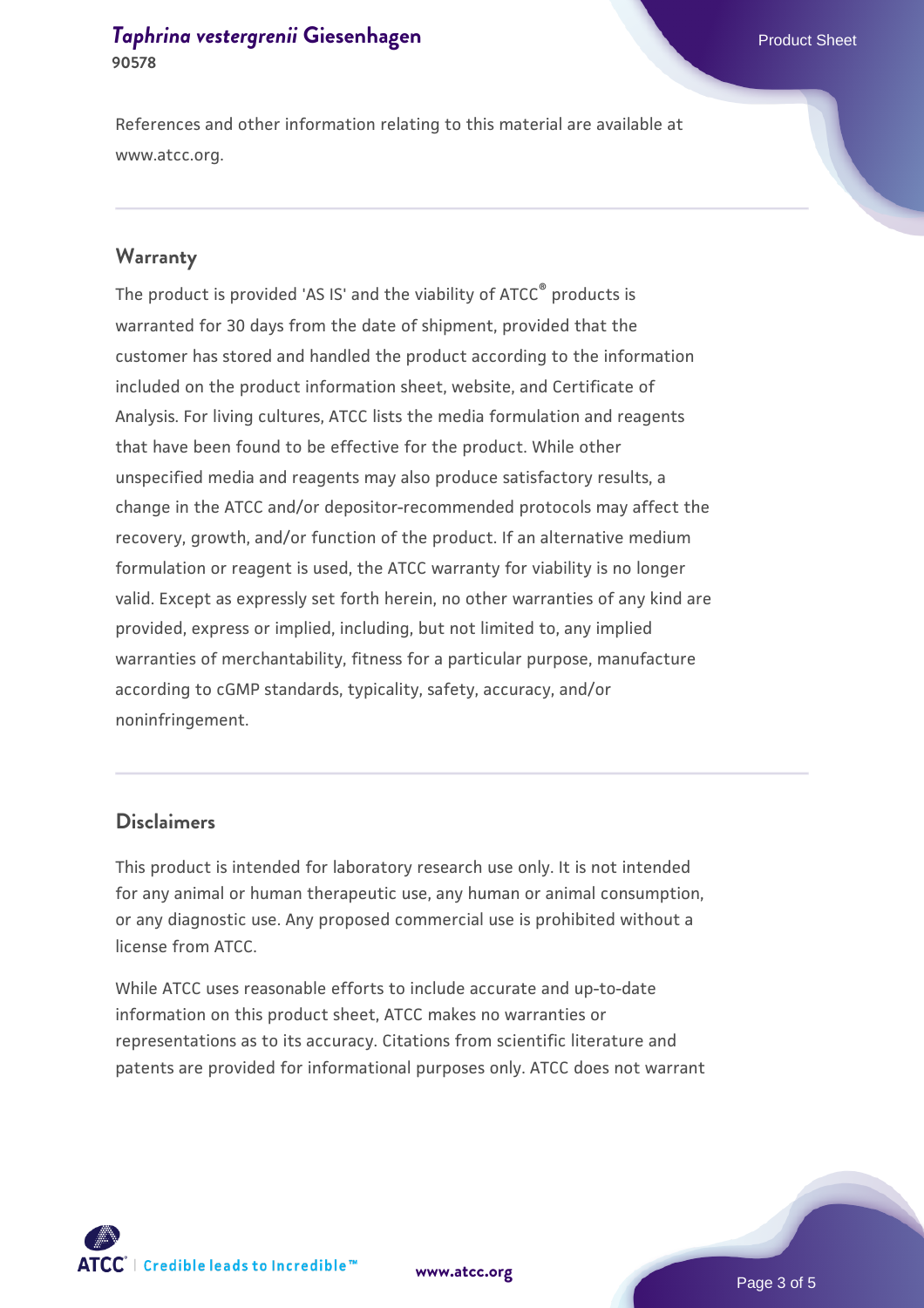that such information has been confirmed to be accurate or complete and the customer bears the sole responsibility of confirming the accuracy and completeness of any such information.

This product is sent on the condition that the customer is responsible for and assumes all risk and responsibility in connection with the receipt, handling, storage, disposal, and use of the ATCC product including without limitation taking all appropriate safety and handling precautions to minimize health or environmental risk. As a condition of receiving the material, the customer agrees that any activity undertaken with the ATCC product and any progeny or modifications will be conducted in compliance with all applicable laws, regulations, and guidelines. This product is provided 'AS IS' with no representations or warranties whatsoever except as expressly set forth herein and in no event shall ATCC, its parents, subsidiaries, directors, officers, agents, employees, assigns, successors, and affiliates be liable for indirect, special, incidental, or consequential damages of any kind in connection with or arising out of the customer's use of the product. While reasonable effort is made to ensure authenticity and reliability of materials on deposit, ATCC is not liable for damages arising from the misidentification or misrepresentation of such materials.

Please see the material transfer agreement (MTA) for further details regarding the use of this product. The MTA is available at www.atcc.org.

#### **Copyright and Trademark Information**

© ATCC 2021. All rights reserved. ATCC is a registered trademark of the American Type Culture Collection.

#### **Revision**

This information on this document was last updated on 2021-05-19

#### **Contact Information**